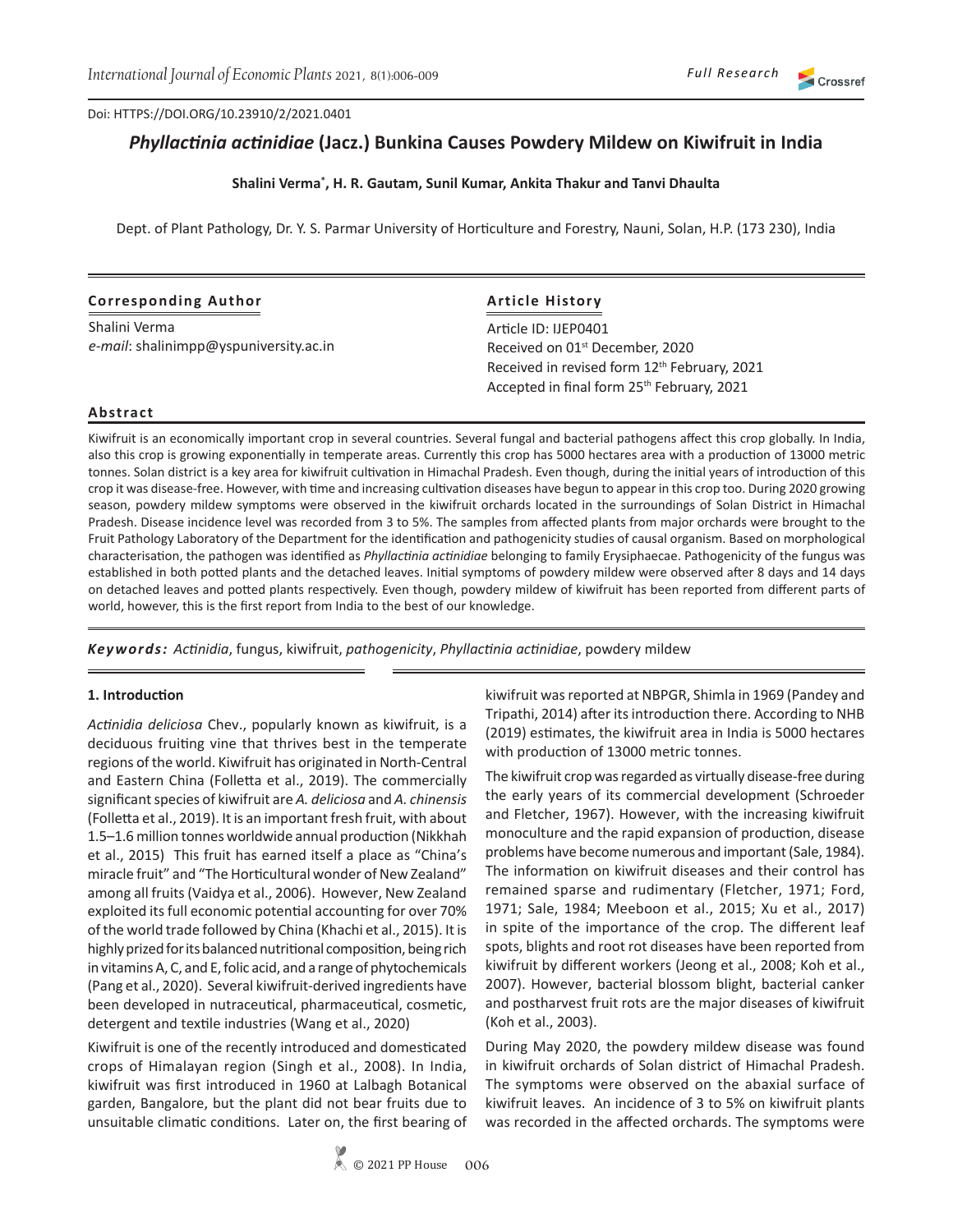characterised as powdery growth of mycelium on the surface of leaf with erect conidiophores and abundant mass of conidia (Figure 2.). In the later stages of infection, the leaf turned brown in colour with necrotic lesions which ultimately led to shedding of leaves (Figure 1). Infection was more severe during warm and humid climate in the month of May to June. Additional findings showed that this disease in kiwifruit does not commonly occur in Himachal Pradesh (India). The disease has previously been reported from Korea, Japan, China, Taiwan, Russia, and Turkey (Cho et al., 2014; Meeboon et al., 2015; Xu et al., 2017; Farr and Rossman, 2021; Erper et al., 2012).



Figure 1: Powdery mildew infected leaves of kiwifruit



Figure 2: Presence of mycelium on kiwifruit leaf surface

### **2. Materials and Methods**

#### *2.1. Identification of the pathogen*

The investigation was undertaken in the June 2020 at the Fruit Pathology Laboratory of the Department of Plant Pathology, Dr YS Parmar University of Horticulture and Forestry, Nauni, Solan (HP) India. The infected samples were examined at the laboratory to study the morphology and pathogenicity of the pathogen. The sporulating fungal structures were dissected from leaves and examined microscopically for morphological characteristics.

# *2.2. Pathogenicity*

The detached and intact leaves on healthy plants were used to confirm pathogenicity of the associated pathogen. The experiment was conducted in completely randomised design with three replications. At least ten leaves were inoculated in each replication. The powdery mildew infected leaves of kiwifruit were used to transfer the inoculum to healthy leaves. The detached leaves were surface sterilized with 1.0 % sodium hypochlorite to inoculate with pathogen. The diseased leaves were kept in-between the two healthy leaves facing abaxial surface. Among intact leaves on healthy plants, the younger healthy leaves were selected, and were gently rubbed with the infected leaves at three different points. The control treatment was maintained for further confirmation. The inoculated leaves and plants were then kept in temperature cum humidity control cabinet at 25±1°C for 14 days.

#### **3. Results and Discussion**

#### *3.1. Identification of the pathogen*

Chasmothecia (Figure 3) were light yellow in the younger stage of growth which gradually turned brownish black upon maturity. Chasmothecia were spherical to globose in appearance with an average diameter of 185 to 237 µm. Appendages of chasmothecia were 6 to 9 in number, hyaline, aseptate and needle shaped with an average length of 290 to 320 µm and with a bulbous base (Figure 4.). Each chasmothecium contained 8 to 12 unicate asci, 68.3- 89.2×25.5-36.4 µm, broadly oval to ellipsoid, curved, with a flexuous foot cell. Ascospores were 2-3 in number and 24.3-37.6 µm×11.3-21.7 µm in size, ellipsoid-ovoid, yellowishorange and highly guttulate. Conidiophores were erect and cylindrical with the size varying from 150-289×4-8.6 µm. The basal septa of foot cell were elevated and produced conidia singly which were hyaline, obpyriform to clavate with average size of 50-67×25-37 µm. Careful examination revealed that the morphological characteristics of our specimen closely matched the characteristics of the associated pathogen described by Braun and Cook (2012) and Xu et al. (2017). Thus, the pathogen was identified as *Phyllactinia actinidiae*  (Jacz.) Bunkina, an obligate parasitic fungus belonging to family Erysiphaceae.

# *3.2. Pathogenicity*

The symptoms on detached leaves appeared 8 days after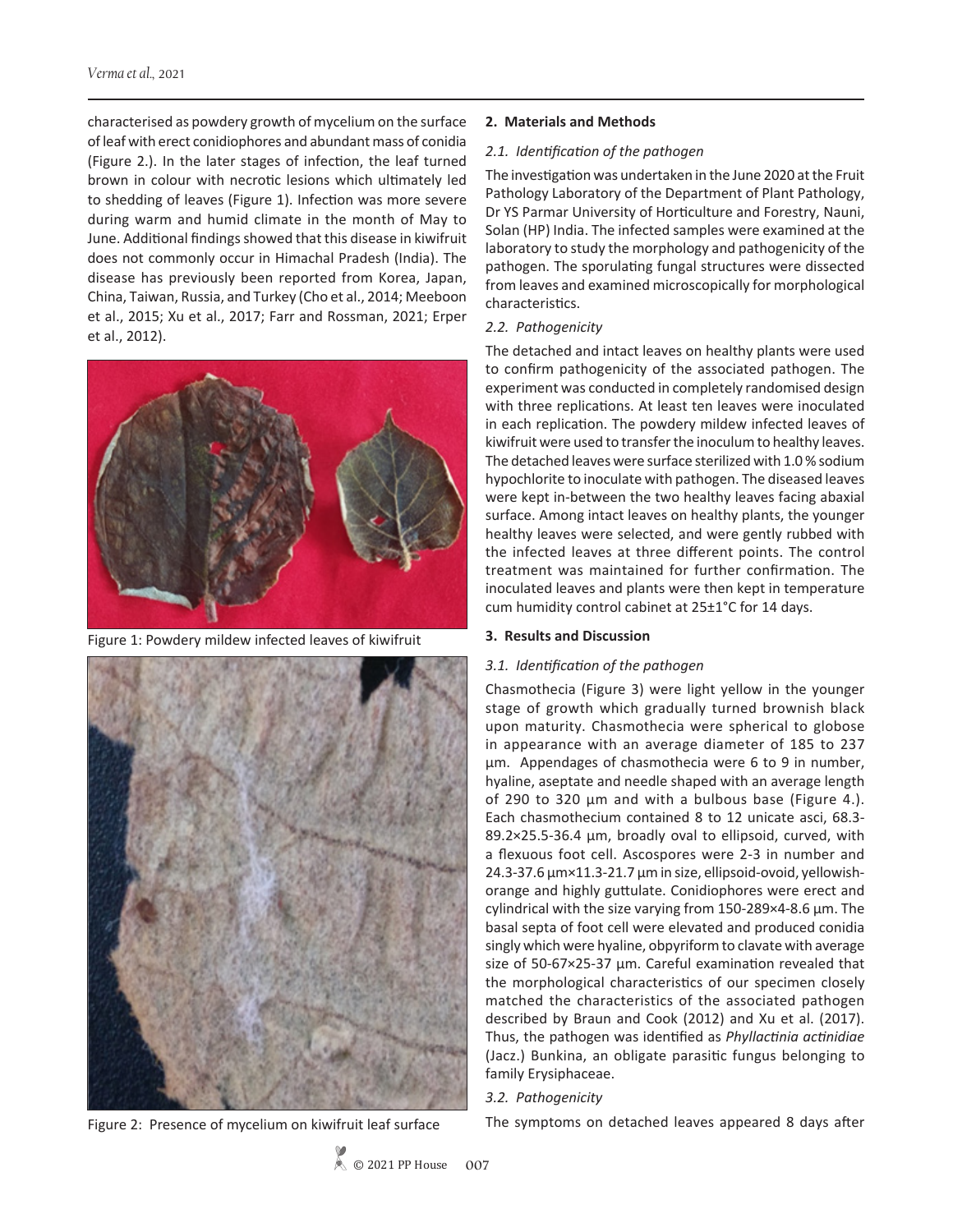inoculation, whereas the symptoms on the intact leaves on the plant appeared 14 days after inoculation. The symptoms on the infected leaves were observed as minute powdery growth of mycelium on the lower surface of the leaf, while the upper surface showed light yellow discolouration. Infection was more severe 12-13 days after the inoculation. The lower surface was covered with mycelium mat and abundant mass of conidia at this stage. The upper surface showed discolouration and development of brown necrotic lesion. In the later stages of infection, the leaves turned brown to black (Figure 4). Similar symptoms were also recorded on the potted plants; however, the rate of symptom development was much slower than the detached leaves. No such symptoms were observed in the control treatment. These findings are similar to those described by Xu et al. (2017) and Cho et al. (2014).

The morphological characters of pathogen and symptom development on the inoculated leaves were similar to those observed on infected plants in the affected orchards.

The pathogen has been reported from different parts of the world, however, based on our findings we report the occurrence of powdery mildew on kiwifruit for the first time in India. Even though, the disease incidence is low at present, however, the occurrence of powdery mildew on kiwifruit in the country is a potential threat to the fledgling kiwifruit industry due to the possibility of its escalation in times to come.



Figure 3: Chasmothecia of *Phyllactinia actinidiae* (Jacz.) Bunkina causing Powdery Mildew on Kiwifruit



Figure 4: Mycelial growth on the abaxial and adaxial leaf surface of kiwifruit after inoculation with *Phyllactinia actinidiae*

#### **4. Conclusion**

The incidence of a new disease was recorded at 3 to 5% in the kiwifruit orchards located in the surroundings of Solan, Himachal Pradesh, India. The identity of the causal agent of the disease was confirmed as *Phyllactinia actinidiae* causing powdery mildew, based on morphological characteristics. In the laboratory studies, the initial symptoms of powdery mildew were recorded after 8 days and 14 days on detached leaves and potted plants, respectively, thus, establishing the pathogenicity of the pathogen.

#### **5. References**

- Braun, U., Cook, R.T.A., 2012. Taxonomic Manual of the *Erysiphales* (powdery mildews), CBS Biodiversity Series No.11. CBS, Utrecht, the Netherlands.
- Cho, S.E., Park, J.H., Lee, S.K., Lee, S.H., Lee, C.K., Shin, H.D., 2014. First report of powdery mildew caused by *Phyllactinia actinidiae* on hardy kiwi in Korea. Plant Disease 98, 1436. https://doi.org/10.1094/PDIS-04-14- 0414-PDN
- Erper, I., Turkkan, M., Karaca, G.H., Kilic, G., 2012. New hosts for *Phyllactinia guttata* in the Black Sea Region of Turkey. Scandinavian Journal of Forest Research, 27, 432- 437. https://doi.org/10.1080/02827581.2011.649300
- Farr, D.F., Rossman, A.Y., 2021. Fungal databases. U.S. National Fungus Collections, ARS, USDA. Retrieved February 18, 2021, from https://nt.ars-grin.gov/fungaldatabases/
- Fletcher, W.A., 1971. Growing Chinese gooseberries. New Zealand Department of Agriculture. Bulletin 349 (revised). 39 p.
- Folletta, P.A., Jamieson, L., Hamilton, L., Wall, M., 2019. New associations and host status: Infestability of kiwifruit by the fruit fly species *Bactrocera dorsalis*, *Zeugodacus cucurbitae*, and *Ceratitis capitate*  (Diptera:Tephritidae.Crop Protection*,* 115, 113–121. https://doi.org/10.1016/j.cropro.2018.09.007.
- Ford, I., 1971. Chinese gooseberry pest and disease control. New Zealand Journal of Agriculture 122, 86–89.
- Jeong, I.H., Lim, M.T., Kim, G.H., Han, T.W., Cha, J.H., Sin, J.S., Koh, Y.J., 2008. Brown ring spot on leaves of kiwi fruit caused by *Alternaria alternata*. Research in Plant Disease 14, 68–70. https://doi.org/10.5423/RPD.2008.14.1.068
- Khachi, B., Sharma, S.D., Vikas, G., Kumar, P., Mir, M., 2015. Study on comparative efficacy of bio-organic nutrients on plant growth, leaf nutrient contents and fruit quality attributes of kiwi fruit. Journal of Applied and Natural Science 7, 175–181.
- Koh, Y.J., Jung, J.S., Hur, J.S., 2003. Current status of occurrence of major diseases on Kiwifruit and their control in Korea. Acta Horticulturae 610, 437-443. https://doi.org/10.17660/ActaHortic.2003.610.58
- Koh, Y.J., Lim, M.T., Jeong, I.H., Kim, G.H., Han, T.W., Cha, J.H., Shin, J.S., 2007. Survey on the occurrence of abiotic diseases on kiwifruit in Korea. The Plant